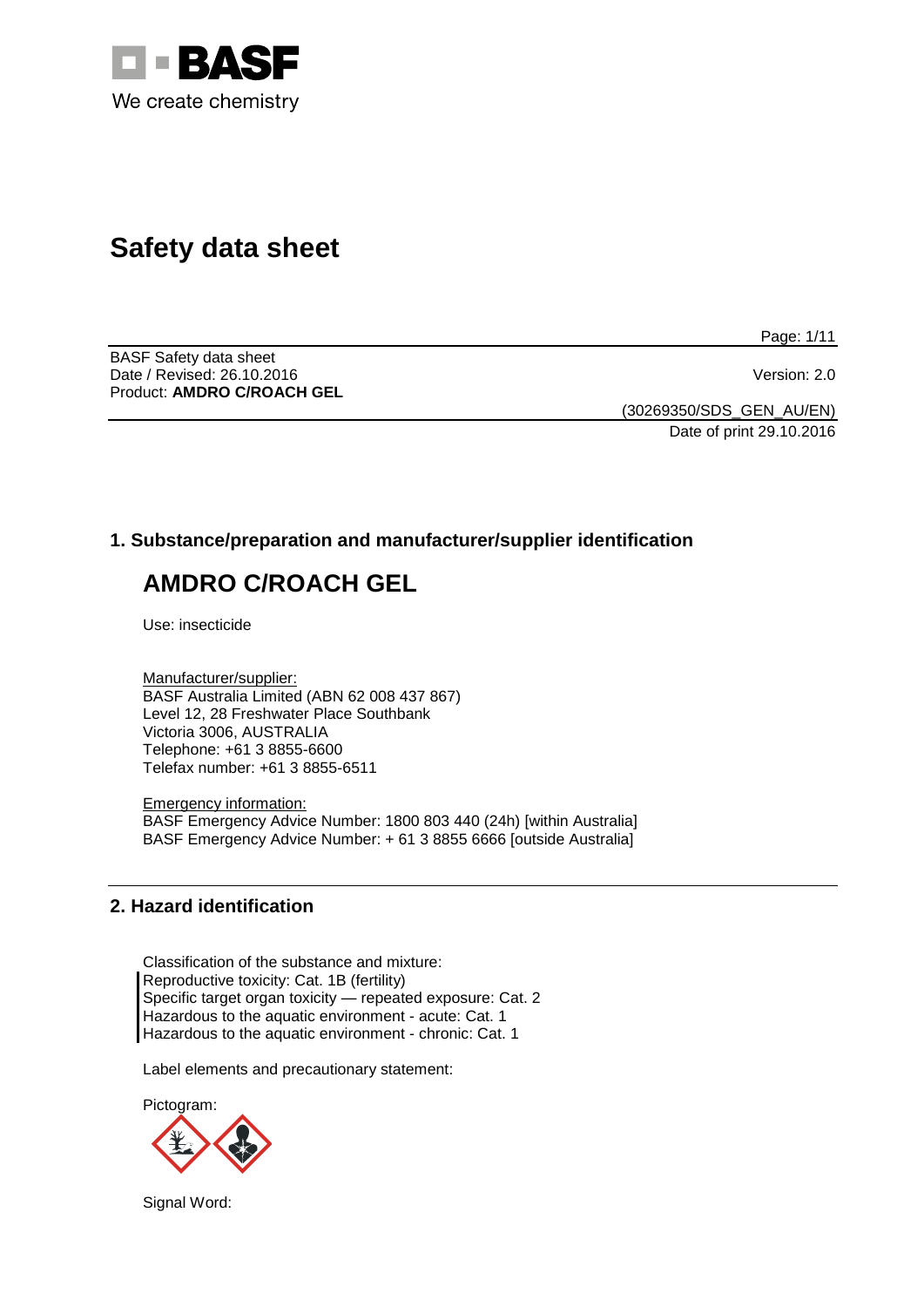Page: 2/11

(30269350/SDS\_GEN\_AU/EN)

Date of print 29.10.2016

#### Danger

Hazard Statement:

May cause damage to organs through prolonged or repeated exposure. May damage fertility. Very toxic to aquatic life. Very toxic to aquatic life with long lasting effects.

Precautionary Statements (Prevention): Wear protective gloves/clothing/eye protection. Do not breathe dust or mist. Obtain special instructions before use. Do not handle until all safety precautions have been read and understood.

Precautionary Statements (Response): Get medical advice/attention if you feel unwell. IF exposed or concerned: Call a POISON CENTER or doctor/physician. Collect spillage.

Precautionary Statements (Storage): Store locked up.

Precautionary Statements (Disposal): Dispose of contents/container to hazardous or special waste collection point.

Other hazards which do not result in classification: See section 12 - Results of PBT and vPvB assessment. If applicable information is provided in this section on other hazards which do not result in classification but which may contribute to the overall hazards of the substance or mixture.

# **3. Composition/information on ingredients**

#### **Chemical nature**

Bait, insecticide

Hazardous ingredients

Hydramethylnon technical Content (W/W): 2 % CAS Number: 67485-29-4

Acute Tox.: Cat. 4 (Inhalation - dust) Acute Tox.: Cat. 4 (oral) Eye Dam./Irrit.: Cat. 2A Repr.: Cat. 1B (fertility) STOT RE: Cat. 1 Aquatic Acute: Cat. 1 Aquatic Chronic: Cat. 1 M-factor chronic: 1000

# **4. First-Aid Measures**

General advice:

First aid personnel should pay attention to their own safety. If the patient is likely to become unconscious, place and transport in stable sideways position (recovery position). Immediately remove contaminated clothing.

If inhaled:

Keep patient calm, remove to fresh air, seek medical attention.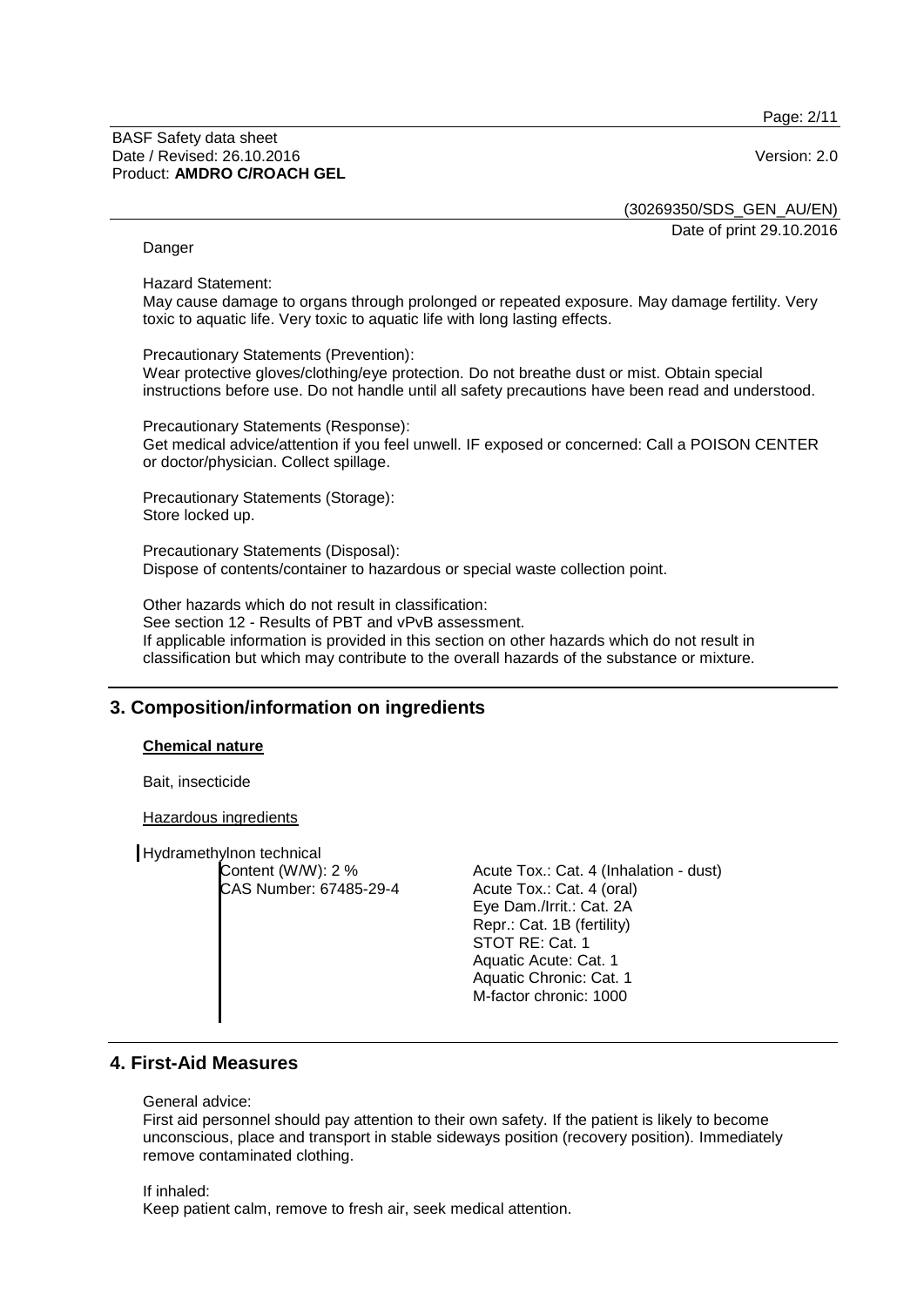Page: 3/11

BASF Safety data sheet Date / Revised: 26.10.2016 Version: 2.0 Product: **AMDRO C/ROACH GEL**

(30269350/SDS\_GEN\_AU/EN) Date of print 29.10.2016

On skin contact: Immediately wash thoroughly with soap and water, seek medical attention.

On contact with eyes:

Wash affected eyes for at least 15 minutes under running water with eyelids held open.

On ingestion:

Immediately rinse mouth and then drink 200-300 ml of water, seek medical attention.

Note to physician:

Symptoms: The most important known symptoms and effects are described in the labelling (see section 2) and/or in section 11., Further important symptoms and effects are so far not known. Treatment: Treat according to symptoms (decontamination, vital functions), no known specific antidote.

# **5. Fire-Fighting Measures**

Suitable extinguishing media: dry powder, foam, water spray

Unsuitable extinguishing media for safety reasons: carbon dioxide

Specific hazards:

carbon monoxide, hydrogen fluoride, carbon dioxide, nitrogen oxides The substances/groups of substances mentioned can be released in case of fire.

Special protective equipment: Wear self-contained breathing apparatus and chemical-protective clothing.

Further information:

In case of fire and/or explosion do not breathe fumes. Keep containers cool by spraying with water if exposed to fire. Collect contaminated extinguishing water separately, do not allow to reach sewage or effluent systems. Dispose of fire debris and contaminated extinguishing water in accordance with official regulations.

# **6. Accidental Release Measures**

```
Personal precautions:
```
Avoid contact with the skin, eyes and clothing. Use personal protective clothing. Avoid dust formation.

Environmental precautions: Do not discharge into drains/surface waters/groundwater. Do not discharge into the subsoil/soil.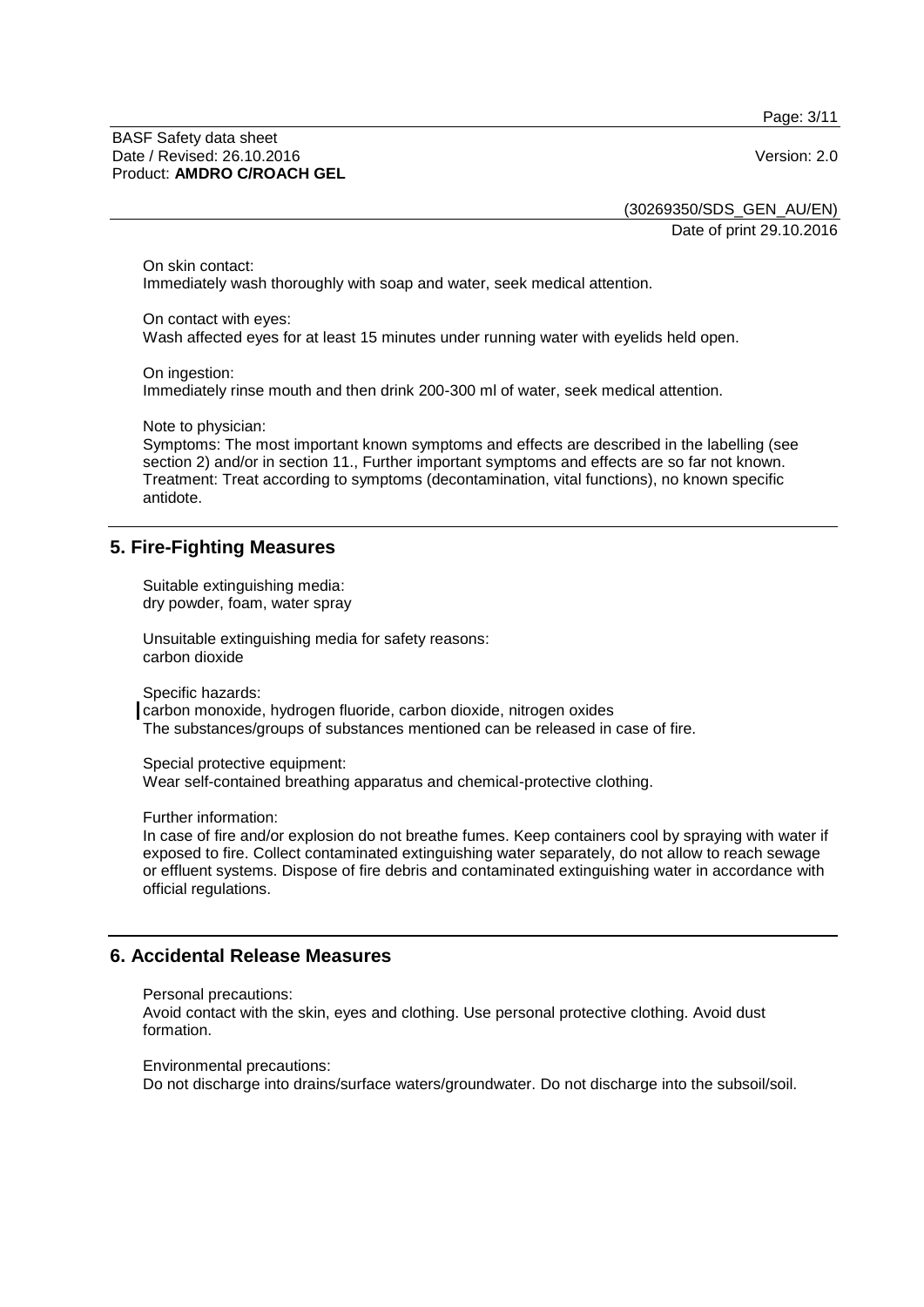Page: 4/11

BASF Safety data sheet Date / Revised: 26.10.2016 Version: 2.0 Product: **AMDRO C/ROACH GEL**

(30269350/SDS\_GEN\_AU/EN)

Date of print 29.10.2016

Methods for cleaning up or taking up:

For small amounts: Pick up with suitable absorbent material (e.g. sand, sawdust, general-purpose binder, kieselguhr).

For large amounts: Sweep/shovel up.

Clean contaminated floors and objects thoroughly with water and detergents, observing environmental regulations. Collect waste in suitable containers, which can be labeled and sealed. Dispose of absorbed material in accordance with regulations. Avoid raising dust.

### **7. Handling and Storage**

#### **Handling**

Ensure thorough ventilation of stores and work areas. No special measures necessary if stored and handled correctly. When using do not eat, drink or smoke. Hands and/or face should be washed before breaks and at the end of the shift.

Protection against fire and explosion: Prevent electrostatic charge - sources of ignition should be kept well clear - fire extinguishers should be kept handy. Avoid dust formation. Dust can form an explosive mixture with air.

#### Storage

Segregate from foods and animal feeds. Further information on storage conditions: Protect against moisture. Keep away from heat. Protect from direct sunlight.

Protect from temperatures below: 0 °C Changes in the properties of the product may occur if substance/product is stored below indicated temperature for extended periods of time. Protect from temperatures above: 40 °C

Changes in the properties of the product may occur if substance/product is stored above indicated temperature for extended periods of time.

# **8. Exposure controls and personal protection**

Components with occupational exposure limits

No occupational exposure limits known.

Personal protective equipment

Respiratory protection: Respiratory protection not required.

Hand protection: Rubber gloves

Eye protection: Eye protection not required.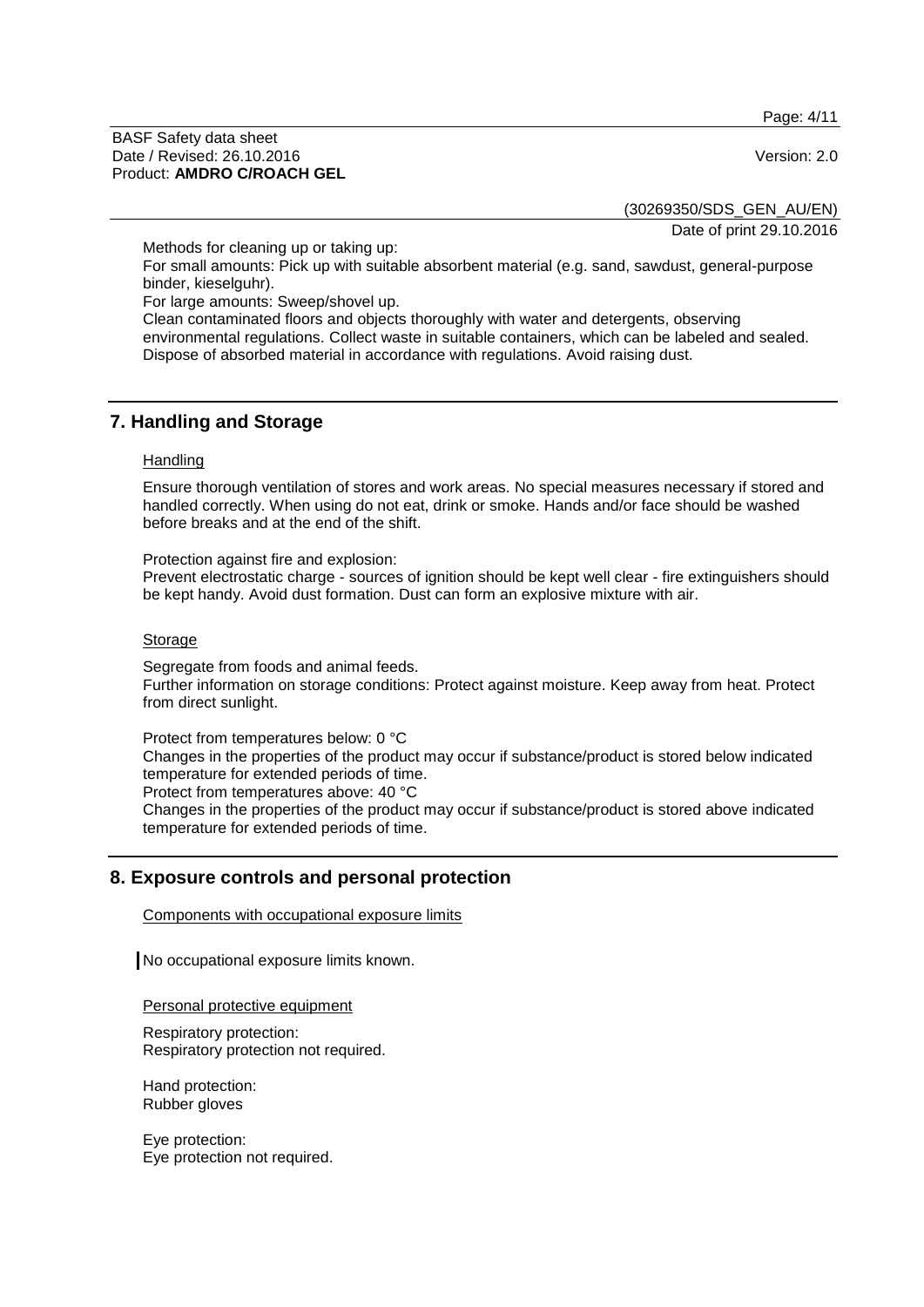Page: 5/11

#### BASF Safety data sheet Date / Revised: 26.10.2016 Version: 2.0 Product: **AMDRO C/ROACH GEL**

(30269350/SDS\_GEN\_AU/EN)

Date of print 29.10.2016

Body protection: Body protection not required.

General safety and hygiene measures:

Wearing of closed work clothing is recommended. The statements on personal protective equipment in the instructions for use apply when handling crop-protection agents in final-consumer packing. Store work clothing separately. Keep away from food, drink and animal feeding stuffs.

# **9. Physical and Chemical Properties**

| Form:<br>Colour:<br>Odour:<br>Odour threshold:                    | gel<br>yellow to brown<br>faint odour, aromatic<br>Not determined due to potential health hazard by inhalation.                                                            |
|-------------------------------------------------------------------|----------------------------------------------------------------------------------------------------------------------------------------------------------------------------|
| pH value:                                                         | approx. $3 - 5$<br>(20 °C)<br>(measured with the undiluted<br>substance)                                                                                                   |
| Melting point:<br>Boiling point:                                  | approx. 0 °C<br>Information applies to the solvent.<br>approx. 100 °C<br>(1,013 hPa)<br>Information applies to the solvent.                                                |
| Evaporation rate:                                                 | not applicable                                                                                                                                                             |
| Flammability (solid/gas): not flammable<br>Lower explosion limit: | As a result of our experience with this<br>product and our knowledge of its<br>composition we do not expect any                                                            |
| Upper explosion limit:                                            | hazard as long as the product is used<br>appropriately and in accordance with<br>the intended use.<br>As a result of our experience with this                              |
|                                                                   | product and our knowledge of its<br>composition we do not expect any<br>hazard as long as the product is used<br>appropriately and in accordance with<br>the intended use. |
| Thermal decomposition:                                            | No decomposition if stored and<br>handled as prescribed/indicated.                                                                                                         |
| Self ignition:                                                    | Based on the water content the<br>product does not ignite.                                                                                                                 |
| Explosion hazard:<br>Fire promoting properties:                   | not explosive<br>not fire-propagating                                                                                                                                      |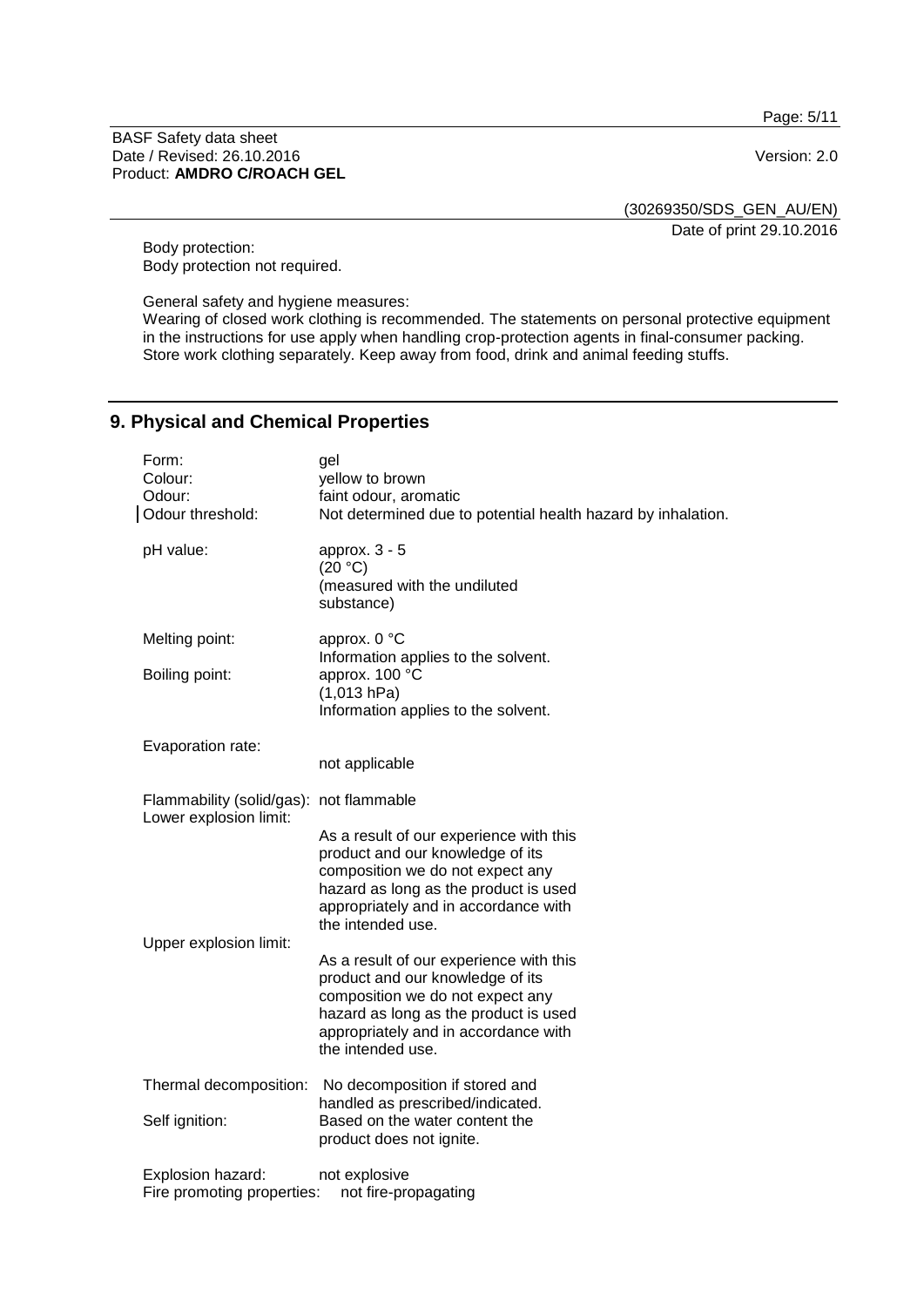Page: 6/11

#### BASF Safety data sheet Date / Revised: 26.10.2016 **Version: 2.0** Product: **AMDRO C/ROACH GEL**

(30269350/SDS\_GEN\_AU/EN) Date of print 29.10.2016

| Vapour pressure:               | approx. 10 mmHg<br>(21 °C)                                                       |                                        |  |
|--------------------------------|----------------------------------------------------------------------------------|----------------------------------------|--|
| Density:                       | approx. 1.10 g/cm3<br>(20 °C)                                                    |                                        |  |
| Bulk density:                  | approx. $1.10$ g/cm $3$                                                          |                                        |  |
| Relative vapour density (air): |                                                                                  |                                        |  |
|                                | not applicable                                                                   |                                        |  |
| Solubility in water:           | soluble<br>Partitioning coefficient n-octanol/water (log Pow):<br>not applicable |                                        |  |
| Viscosity, dynamic:            | $< 0.001$ mPa.s<br>(20 °C)                                                       | (N-114; Viskosität nach<br>Brookfield) |  |

# **10. Stability and Reactivity**

Conditions to avoid: See MSDS section 7 - Handling and storage.

Thermal decomposition: No decomposition if stored and handled as prescribed/indicated.

Substances to avoid: strong bases, strong acids, strong oxidizing agents

Hazardous reactions: No hazardous reactions if stored and handled as prescribed/indicated.

Hazardous decomposition products: No hazardous decomposition products if stored and handled as prescribed/indicated., Prolonged thermal loading can result in products of degradation being given off.

# **11. Toxicological Information**

#### **Acute toxicity**

Assessment of acute toxicity: Virtually nontoxic after a single ingestion. Virtually nontoxic after a single skin contact. Virtually nontoxic by inhalation.

The product has not been tested. The statement has been derived from the properties of the individual components.

Experimental/calculated data: LD50 rat (oral): > 5,000 mg/kg (OECD Guideline 401)

(by inhalation):The product has not been tested. The statement has been derived from the properties of the individual components.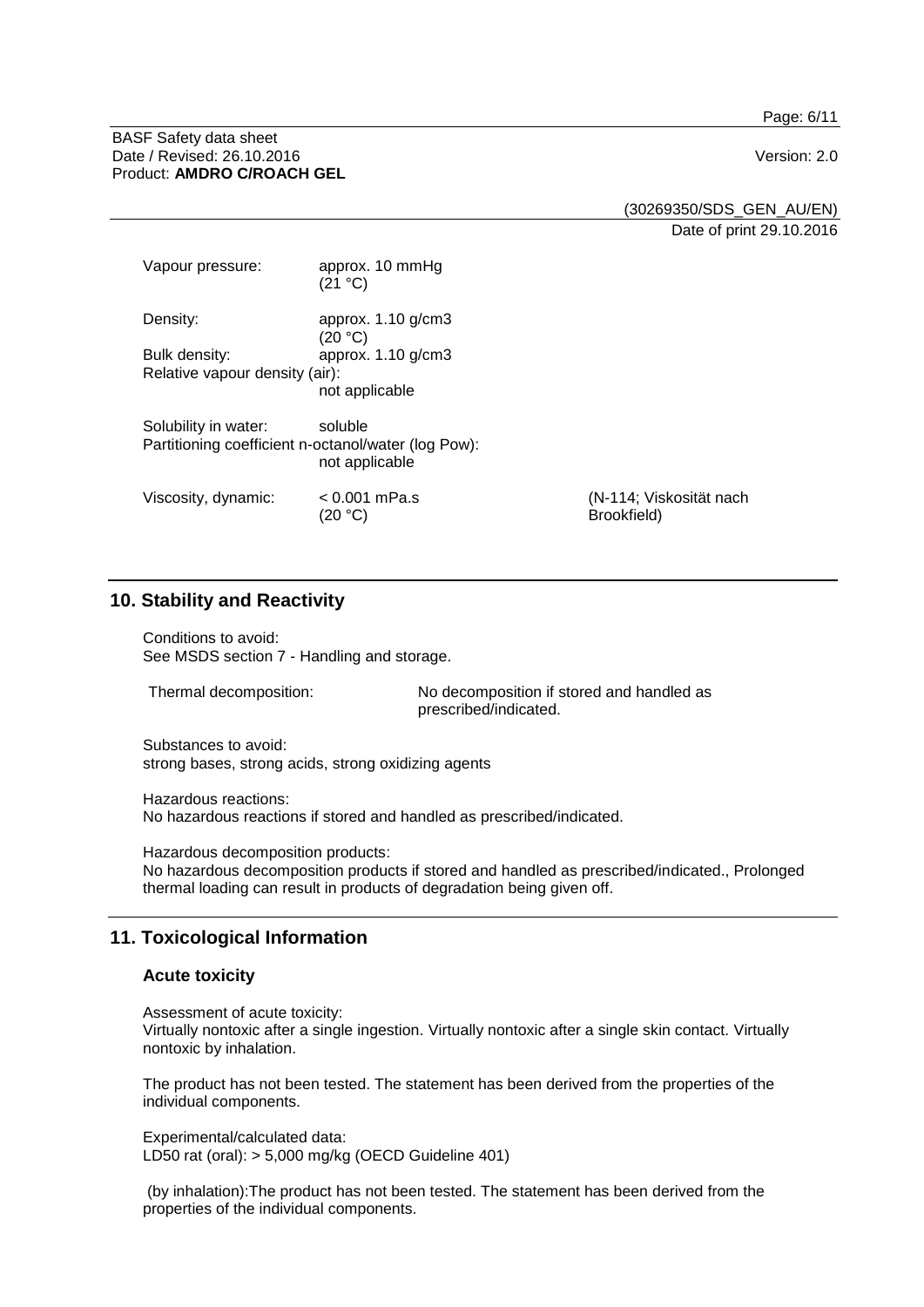Page: 7/11

BASF Safety data sheet Date / Revised: 26.10.2016 **Version: 2.0** Product: **AMDRO C/ROACH GEL**

(30269350/SDS\_GEN\_AU/EN) Date of print 29.10.2016

LD50 rat (dermal): > 4,000 mg/kg (OECD Guideline 402) No mortality was observed.

Information on: 5,5-dimethyl-perhydro-pyrimidin-2-one-.alpha.-(4-trifluoromethylstyryl)-.alpha.-(4 trifluoromethyl)cinnamylidenehydrazone Experimental/calculated data: LC50 rat (by inhalation): 2.9 mg/l 4 h (OECD Guideline 403) Tested as dust aerosol. ----------------------------------

#### **Irritation**

Assessment of irritating effects: Not irritating to the skin. Not irritating to the eyes.

Experimental/calculated data: Skin corrosion/irritation rabbit: (OECD Guideline 404)

Serious eye damage/irritation rabbit: (OECD Guideline 405)

#### **Respiratory/Skin sensitization**

Assessment of sensitization: There is no evidence of a skin-sensitizing potential.

Experimental/calculated data: Buehler test guinea pig: Non-sensitizing. (OECD Guideline 406)

#### **Germ cell mutagenicity**

Assessment of mutagenicity:

The product has not been tested. The statement has been derived from the properties of the individual components. Mutagenicity tests revealed no genotoxic potential.

#### **Carcinogenicity**

Assessment of carcinogenicity:

The product has not been tested. The statement has been derived from the properties of the individual components. The results of various animal studies gave no indication of a carcinogenic effect.

#### **Reproductive toxicity**

Assessment of reproduction toxicity: The product has not been tested. The statement has been derived from the properties of the individual components.

Information on: 5,5-dimethyl-perhydro-pyrimidin-2-one-.alpha.-(4-trifluoromethylstyryl)-.alpha.-(4 trifluoromethyl)cinnamylidenehydrazone

Assessment of reproduction toxicity:

Causes impairment of fertility in laboratory animals.

----------------------------------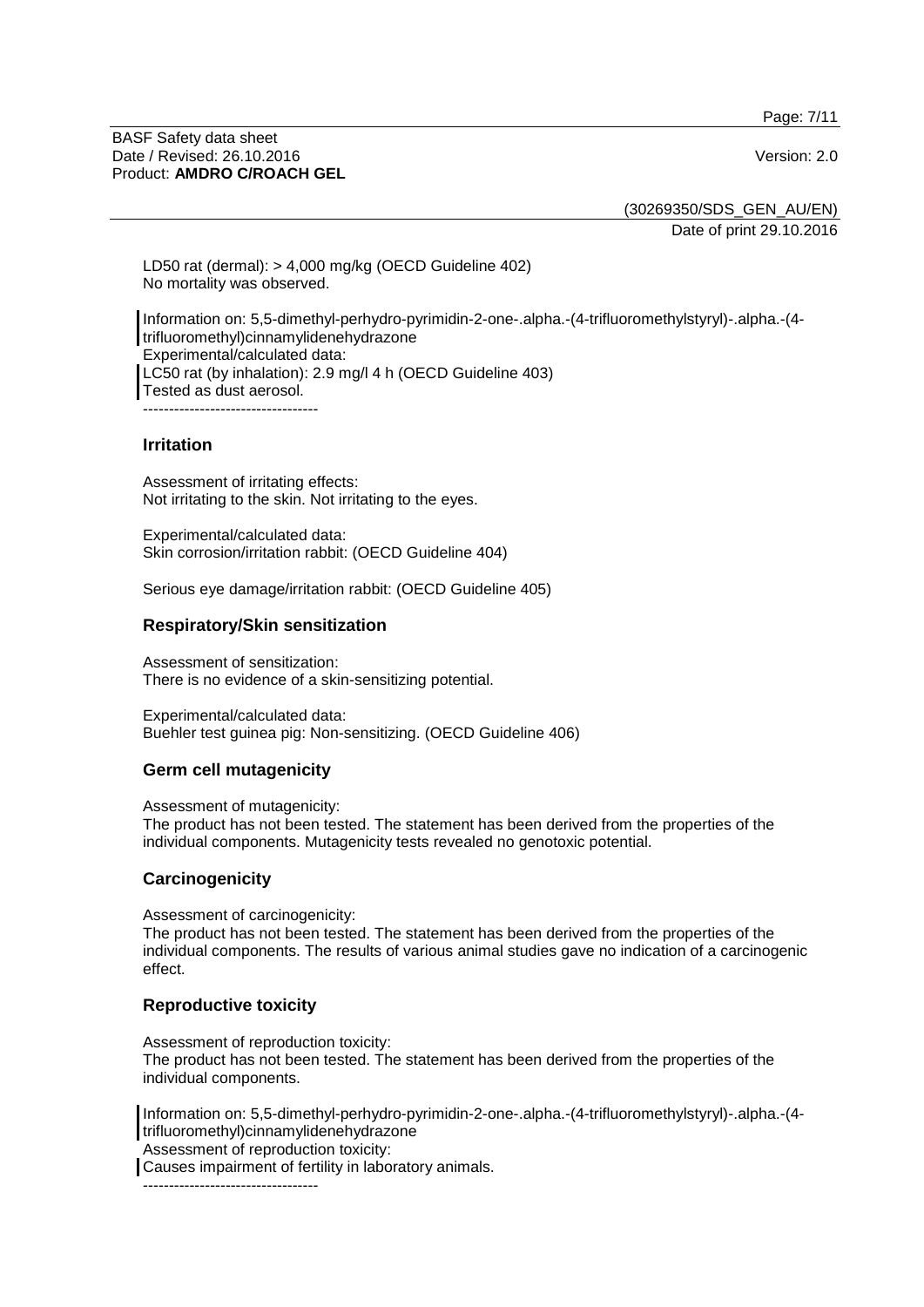Page: 8/11

BASF Safety data sheet Date / Revised: 26.10.2016 Version: 2.0 Product: **AMDRO C/ROACH GEL**

(30269350/SDS\_GEN\_AU/EN) Date of print 29.10.2016

#### **Developmental toxicity**

Assessment of teratogenicity:

The product has not been tested. The statement has been derived from the properties of the individual components. Animal studies gave no indication of a developmental toxic effect at doses that were not toxic to the parental animals.

### **Specific target organ toxicity (single exposure):**

Assessment of STOT single:

Based on the available information there is no specific target organ toxicity to be expected after a single exposure.

Remarks: The product has not been tested. The statement has been derived from the properties of the individual components.

#### **Repeated dose toxicity and Specific target organ toxicity (repeated exposure)**

Assessment of repeated dose toxicity:

The product has not been tested. The statement has been derived from the properties of the individual components.

Information on: 5,5-dimethyl-perhydro-pyrimidin-2-one-.alpha.-(4-trifluoromethylstyryl)-.alpha.-(4 trifluoromethyl)cinnamylidenehydrazone

Assessment of repeated dose toxicity:

Repeated oral exposure to small quantities may affect certain organs.

----------------------------------

#### **Aspiration hazard**

The product has not been tested. The statement has been derived from the properties of the individual components. No aspiration hazard expected.

# **Other relevant toxicity information**

Misuse can be harmful to health.

# **12. Ecological Information**

#### **Ecotoxicity**

Assessment of aquatic toxicity: Very toxic to aquatic life with long lasting effects. The product has not been tested. The statement has been derived from the properties of the individual components.

Information on: 5,5-dimethyl-perhydro-pyrimidin-2-one-.alpha.-(4-trifluoromethylstyryl)-.alpha.-(4 trifluoromethyl)cinnamylidenehydrazone Toxicity to fish: LC50 (96 h) 0.09 mg/l, Ictalurus punctatus, syn: I. robustus (static)

----------------------------------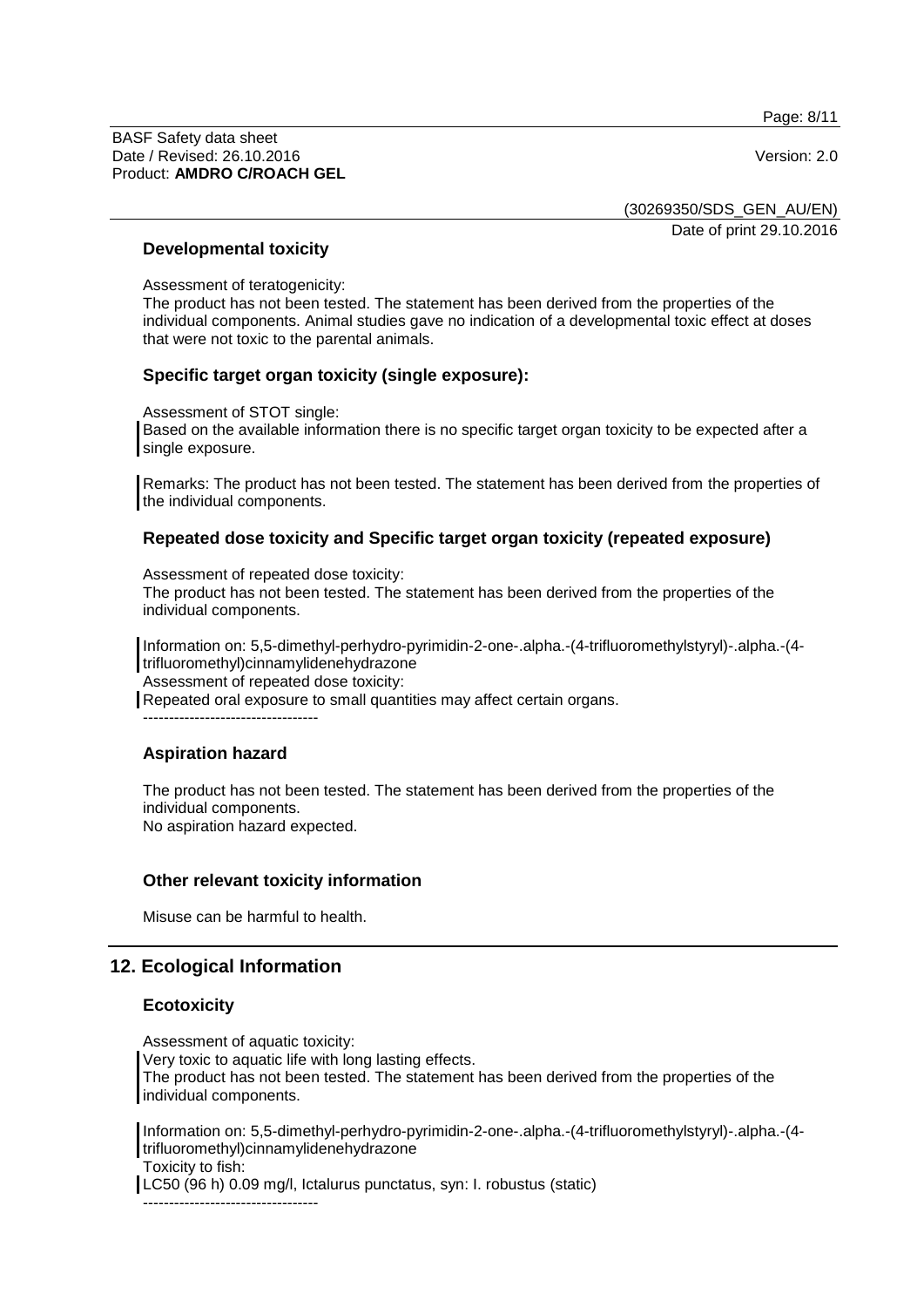Page: 9/11

#### BASF Safety data sheet Date / Revised: 26.10.2016 **Version: 2.0** Product: **AMDRO C/ROACH GEL**

(30269350/SDS\_GEN\_AU/EN) Date of print 29.10.2016

Information on: 5,5-dimethyl-perhydro-pyrimidin-2-one-.alpha.-(4-trifluoromethylstyryl)-.alpha.-(4 trifluoromethyl)cinnamylidenehydrazone Aquatic invertebrates: EC50 (96 h) 0.0544 mg/l, Americamysis bahia ----------------------------------

Information on: 5,5-dimethyl-perhydro-pyrimidin-2-one-.alpha.-(4-trifluoromethylstyryl)-.alpha.-(4 trifluoromethyl)cinnamylidenehydrazone Aquatic plants: EC50 (72 h) 0.01112 mg/l, Pseudokirchneriella subcapitata

EC10 (72 h) 0.00481 mg/l, Pseudokirchneriella subcapitata

Information on: 5,5-dimethyl-perhydro-pyrimidin-2-one-.alpha.-(4-trifluoromethylstyryl)-.alpha.-(4 trifluoromethyl)cinnamylidenehydrazone Chronic toxicity to aquatic invertebrates:

No observed effect concentration (21 d), 0.000088 mg/l, Daphnia magna

----------------------------------

----------------------------------

# **Mobility**

Assessment transport between environmental compartments: The product has not been tested. The statement has been derived from the properties of the individual components.

Information on: 5,5-dimethyl-perhydro-pyrimidin-2-one-.alpha.-(4-trifluoromethylstyryl)-.alpha.-(4 trifluoromethyl)cinnamylidenehydrazone

Assessment transport between environmental compartments:

No data available.

Following exposure to soil, adsorption to solid soil particles is probable, therefore contamination of groundwater is not expected.

----------------------------------

# **Persistence and degradability**

Assessment biodegradation and elimination (H2O): The product has not been tested. The statement has been derived from the properties of the individual components.

Information on: 5,5-dimethyl-perhydro-pyrimidin-2-one-.alpha.-(4-trifluoromethylstyryl)-.alpha.-(4 trifluoromethyl)cinnamylidenehydrazone Assessment biodegradation and elimination (H2O):

Not readily biodegradable (by OECD criteria).

----------------------------------

#### **Bioaccumulation potential**

Assessment bioaccumulation potential:

The product has not been tested. The statement has been derived from the properties of the individual components.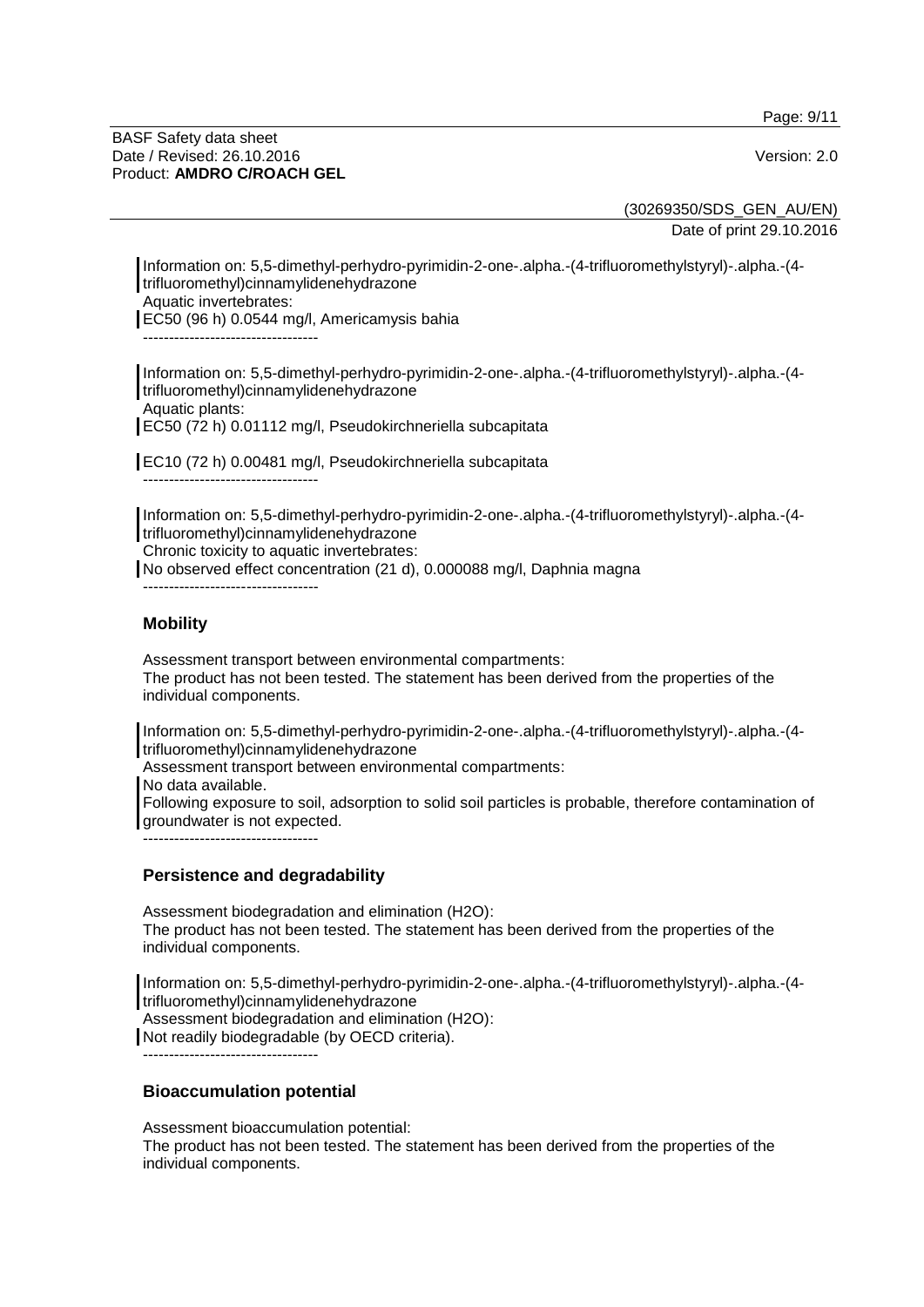Page: 10/11

BASF Safety data sheet Date / Revised: 26.10.2016 Version: 2.0 Product: **AMDRO C/ROACH GEL**

(30269350/SDS\_GEN\_AU/EN)

Date of print 29.10.2016

Information on: 5,5-dimethyl-perhydro-pyrimidin-2-one-.alpha.-(4-trifluoromethylstyryl)-.alpha.-(4 trifluoromethyl)cinnamylidenehydrazone Bioaccumulation potential: Bioconcentration factor: 95, Gambusia affinis (measured) Does not accumulate in organisms. ----------------------------------

## **Additional information**

Other ecotoxicological advice: Do not discharge product into the environment without control.

# **13. Disposal Considerations**

Must be sent to a suitable incineration plant, observing local regulations.

Contaminated packaging:

Contaminated packaging should be emptied as far as possible and disposed of in the same manner as the substance/product.

# **14. Transport Information**

| <b>Domestic transport:</b><br>Hazard class:<br>Packing group:<br>ID number:<br>Hazard label:<br>Proper shipping name: | 9<br>III<br><b>UN 3077</b><br>9, EHSM<br>ENVIRONMENTALLY HAZARDOUS SUBSTANCE, SOLID, N.O.S.<br>(contains HYDRAMETHYLNON)                          |
|-----------------------------------------------------------------------------------------------------------------------|---------------------------------------------------------------------------------------------------------------------------------------------------|
| <b>Further information</b><br>Hazchem Code:2Z<br>IERG Number:47                                                       |                                                                                                                                                   |
| Sea transport<br><b>IMDG</b>                                                                                          |                                                                                                                                                   |
| Hazard class:<br>Packing group:<br>ID number:<br>Hazard label:<br>Marine pollutant:<br>Proper shipping name:          | 9<br>$\mathbf{III}$<br><b>UN 3077</b><br>9, EHSM<br><b>YES</b><br>ENVIRONMENTALLY HAZARDOUS SUBSTANCE, SOLID, N.O.S.<br>(contains HYDRAMETHYLNON) |
| Air transport<br><b>IATA/ICAO</b>                                                                                     |                                                                                                                                                   |
| Hazard class:                                                                                                         | 9                                                                                                                                                 |